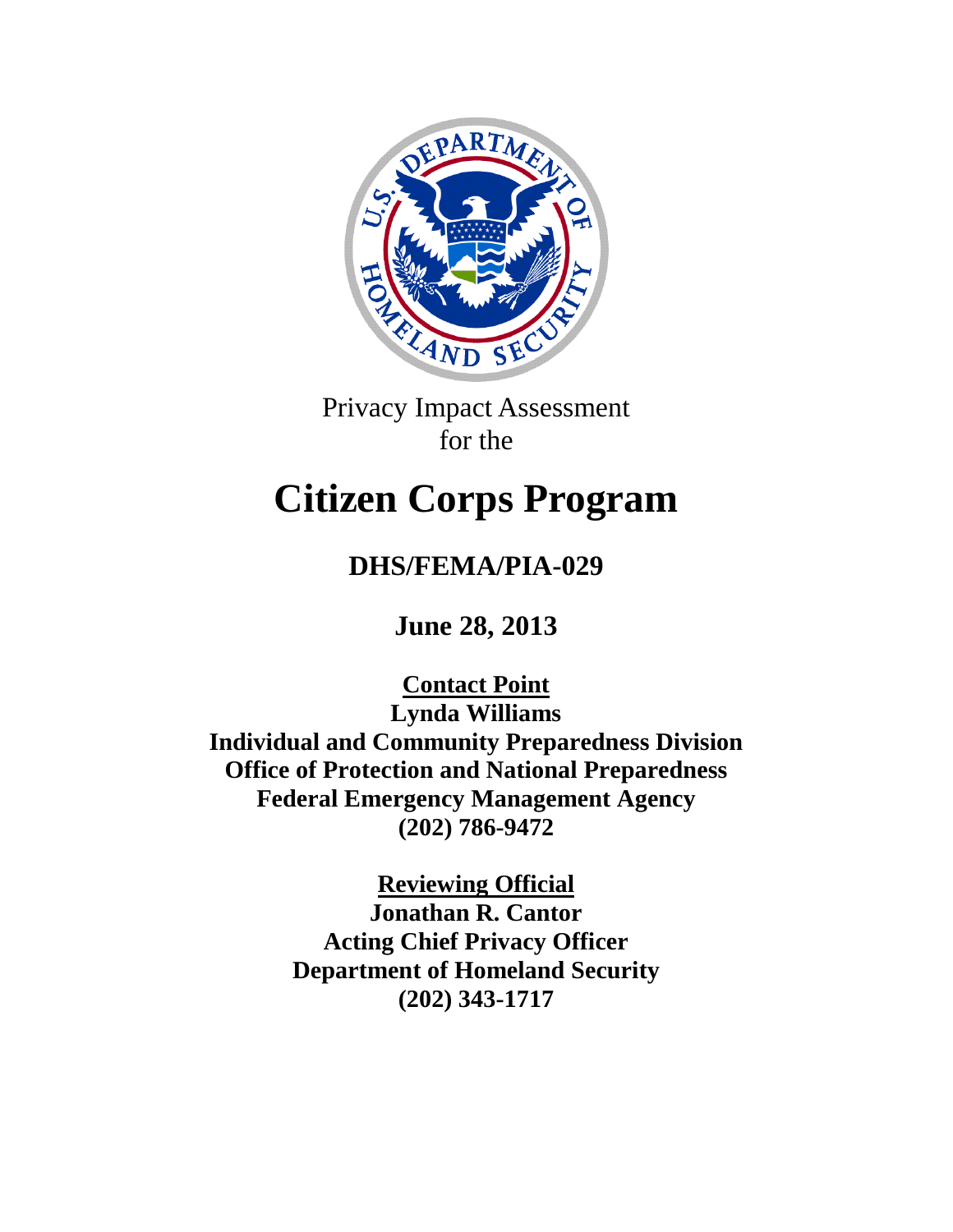

### **Abstract**

The Federal Emergency Management Agency (FEMA), Office of Protection and National Preparedness (PNP), Individual and Community Preparedness Division (ICPD) administers the Citizen Corps Program, which also includes the Citizen Corps web-based application, and the Citizen Corps Database. Citizen Corps' mission is to strengthen the collaboration between government and community leaders from all sectors to encourage citizens' preparedness through education, training, and volunteer service to make communities safer, stronger, and better prepared to respond to all hazards and all threats. Through Citizen Corps, communities can establish and register Citizen Corps Councils (Councils) and Community Emergency Response Team (CERT) programs. This Privacy Impact Assessment (PIA) analyzes Citizen Corps' collection, use, maintenance, retrieval, and dissemination of personally identifiable information (PII) associated with points of contacts (POC) designated by Councils, CERTs, and other Citizen Corps partners.

### **Overview**

Following the tragic events of September 11, 2001, federal, state, local, tribal, and territorial government officials have increased opportunities for citizens to become an integral part of protecting the homeland and supporting first responders. Officials determined that the formula for ensuring a more secure and safer homeland consists of preparedness, training, and citizen involvement in supporting first responders. On January 29, 2002, the President of the United States signed Executive Order 13254, "Establishing the USA Freedom Corps," which established the Citizen Corps Program, to capture the spirit of service that emerged throughout our communities following the terrorist attacks.

FEMA administers the Citizen Corps Program to strengthen collaborations with communities and better prepare them to respond to the threats of terrorism, crime, public health issues, and disasters of all kinds. Through Citizen Corps, communities can create and register their own Councils and CERT programs. Councils and CERT programs are sponsored by state, local, tribal, and territorial emergency management or elected leaders. Council and CERT members are members of the general public who volunteer time and resources to promote and assist with disaster preparedness, response, and recovery. The Councils' mission is to bring together diverse stakeholders in a community to plan for disasters. The CERT program offers training that prepares members of the public to help themselves, their families, and their neighbors in the event of a disaster in their community. Each state reviews and approves each program and registry submission and, upon approval, posts them on the Citizen Corps Program website (www.ready.gov/citizen-corps). FEMA then provides final approval for the program to be added into the national registry of Councils and CERTs. State approved registration of a Council or CERT program allows the program to: 1) be recognized at the federal level, thus providing the entity eligibility for Homeland Security grant funding; 2) coordinate preparedness and emergency management activities among other partners and groups associated with Citizen Corps; 3) promote its local Councils and CERTs to the public and become a part of the Citizen Corps national directory of Councils; and 4) receive important updates and messages from FEMA. In addition to the national registration of Councils and CERTs, several government-sponsored programs are recognized and known as Citizen Corps Partner Programs; including Fire Corps, Medical Reserve Corps, USA on Watch-Neighborhood Watch, and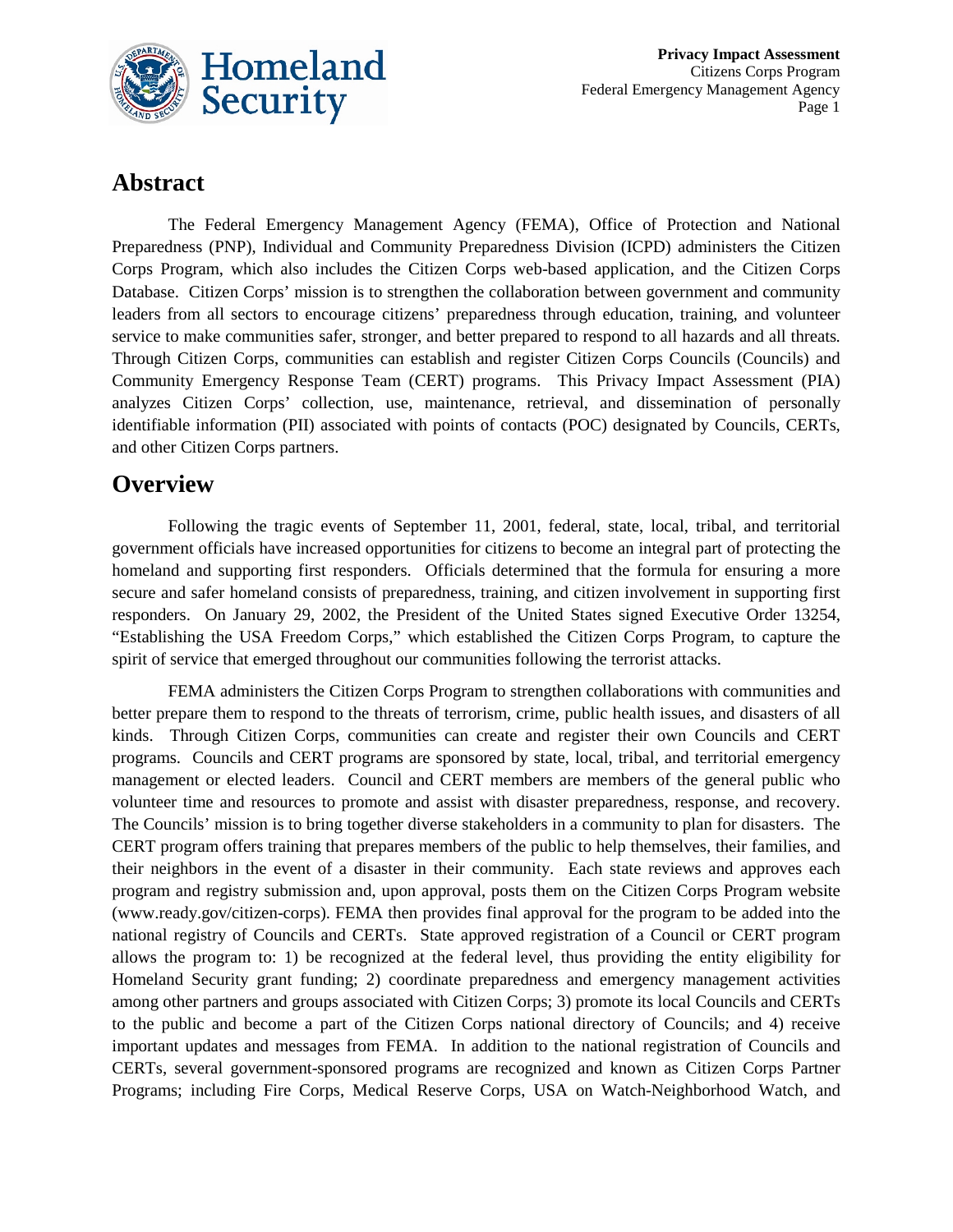

Volunteers in Police Service. Citizen Corps and its partners promote whole community participation in disaster preparedness efforts and encourage citizens to take on active roles in preparing themselves, their families, and their communities to achieve greater community resiliency. Citizen Corps Partners provide FEMA with the POC information such as name, address, phone number, and email address of their programs to enhance public awareness of the various volunteer opportunities available nation-wide and within specific communities. Information provided by Citizen Corps Partners is not part of a FEMA registration process and is not verified by FEMA with state or local governments.

The Citizen Corps Application and Database was established to coordinate, track, and analyze Citizen Corps Councils nationally. The web-based application allows a Council or CERT POC to register the Council or CERT into the national Citizen Corps Database. The DHS/ALL-006 Citizen Corps Database System of Records Notice (SORN), 73 Fed. Reg. 77785, December 19, 2008, is being updated and published concurrently with this PIA to reflect FEMA's collection, use, and sharing of information within the Citizen Corps Application and Database.

To register his or her Council or CERT, a community POC uses www.ready.gov/citizen-corps and locates his or her state Council or CERT. The state Council or CERT POC approves a community Council or CERT through their state-governed process. Once the state has approved a community Council or CERT, the community Council or CERT registers its Council or CERT in the Citizen Corps Database using the Citizen Corps Application.

The Citizen Corps user provides the following PII about his or her Council or CERT POC: name, title, mailing address, and email address. FEMA provides notice on the registration page to the user that POC information will be displayed on the Citizen Corps website. The POC has the option of providing general POC information, such as a public phone number and email address for public use and separate contact information for internal access by Citizen Corps Application users. Additionally, the user enters information regarding his or her specific Council or CERT.

Once the registration is complete, an alert is sent to the Citizen Corps Database System Owner. The System Owner, or his or her designee, verifies with the state POC the Council's authority to operate within the stated jurisdiction. Post verification, the Council POC receives a Citizen Corps system generated message notifying the POC of his or her Council's registration status.

The Council and CERTs information, including the POC information, will then be viewable by the general public using the Citizen Corps Program website. FEMA will send Citizen Corps Program information, such as conferences and disaster assistance information to Councils and CERTs using the internal contact information provided at the time of registration or updated thereafter.

Once a Council or CERT has been approved, the POC can add additional members to the program and assign privileges to their accounts within the system. Within the Citizen Corps Application, appropriately privileged members can send email messages to other local members within their Council or CERT state jurisdiction. Similarly, appropriately privileged state Council or CERT POCs and members of the ICPD can send email messages to all members of the national database within the Citizen Corps Application. FEMA monitors all email messages, local or national, sent within the Citizen Corps Application.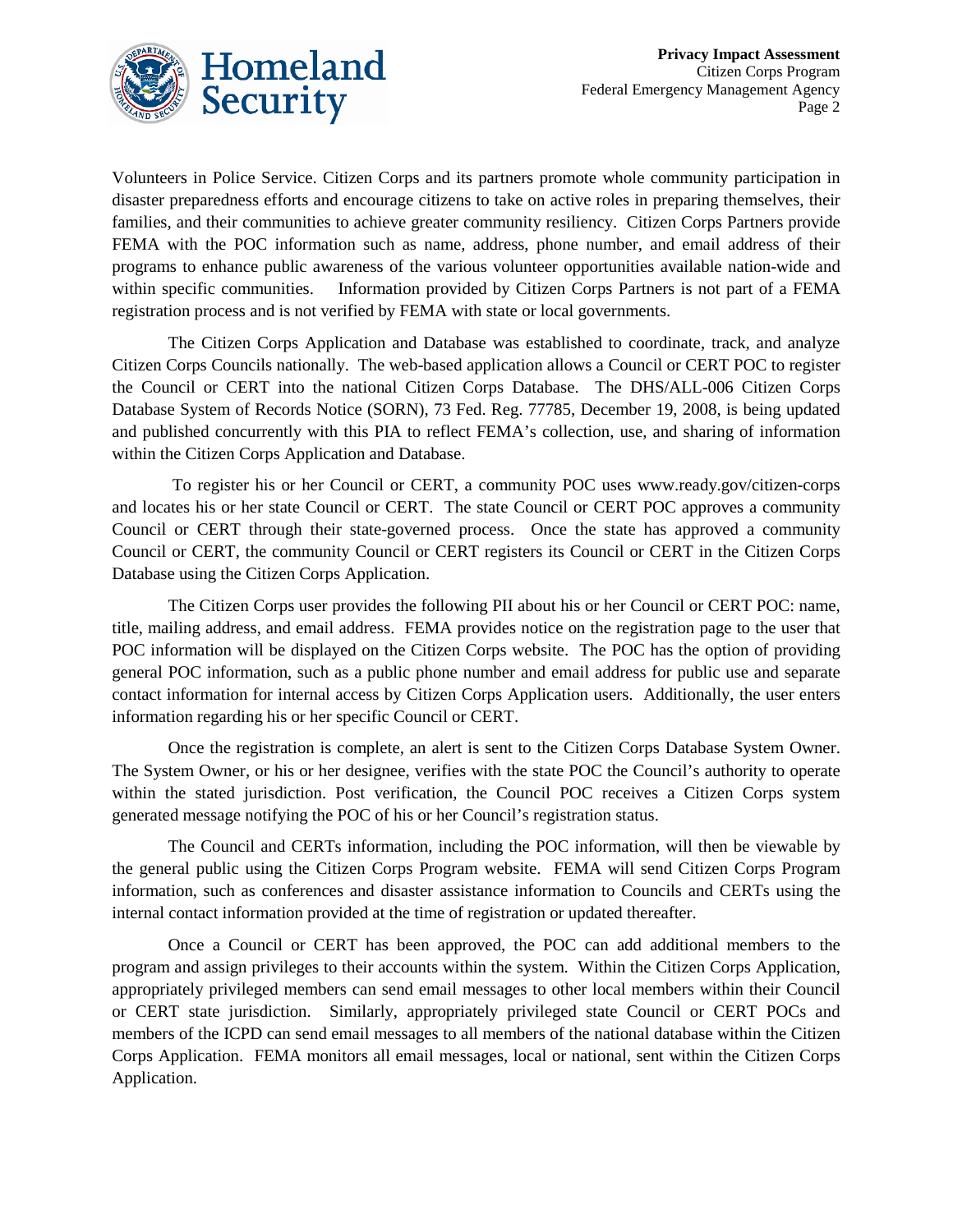

The public can search for Councils, CERTs, and other partner programs by entering a ZIP code or interactively using a national map drill-down. Members of the public can view and access Council, CERT, and Citizen Corps Partners' POC contact information; links to Citizen Corps Partner's websites; and planned community preparedness events either nationally or on a state-by-state basis.

The Citizen Corps application provides limited analysis and management capabilities for authorized ICPD members and POCs of state Councils and CERTs. This includes the ability to view statistical reports, download mailing labels, and export data for further analysis.

### **Section 1.0 Authorities and Other Requirements**

### **1.1 What specific legal authorities and/or agreements permit and define the collection of information by the project in question?**

Pursuant to 31 U.S.C. § 1342 and Executive Order 13254, "Establishing the USA Freedom Corps" (Jan. 29, 2002), FEMA administers and supports Citizen Corps to advance individual and community preparedness.

### **1.2 What Privacy Act System of Records Notice(s) (SORN(s)) apply to the information?**

Information Citizen Corps collects, maintains, uses, retrieves, and disseminates is covered by the DHS/ALL-006 Citizen Corps Database, 73 FR 77785, December 19, 2008, System of Records Notice. FEMA is updating and reissuing this SORN concurrently with this PIA as part of the SORN's biennial review.

### **1.3 Has a system security plan been completed for the information system(s) supporting the project?**

The Citizen Corps Application and Database is expected to be awarded an Authority to Operate by September 30, 2013.

### **1.4 Does a records retention schedule approved by the National Archives and Records Administration (NARA) exist?**

Yes, the records retention schedule for Citizen Corps Program records has been approved by the FEMA Records Officer and NARA as Authorities N1–311–86–1, Item 1B4 and N1–311–97–2, Item 1. 1) routine correspondence with state and local officials, as well as private citizens relating to Citizen Corps quantitative statistical data will be destroyed when no longer needed; and 2) records relating to external committees that are sponsored by FEMA, but have a membership including representatives from other federal agencies, states, local governments, and/or public citizens are transferred to Federal Records Center after 2 years from program cutoff and transferred to NARA 20 years after cutoff.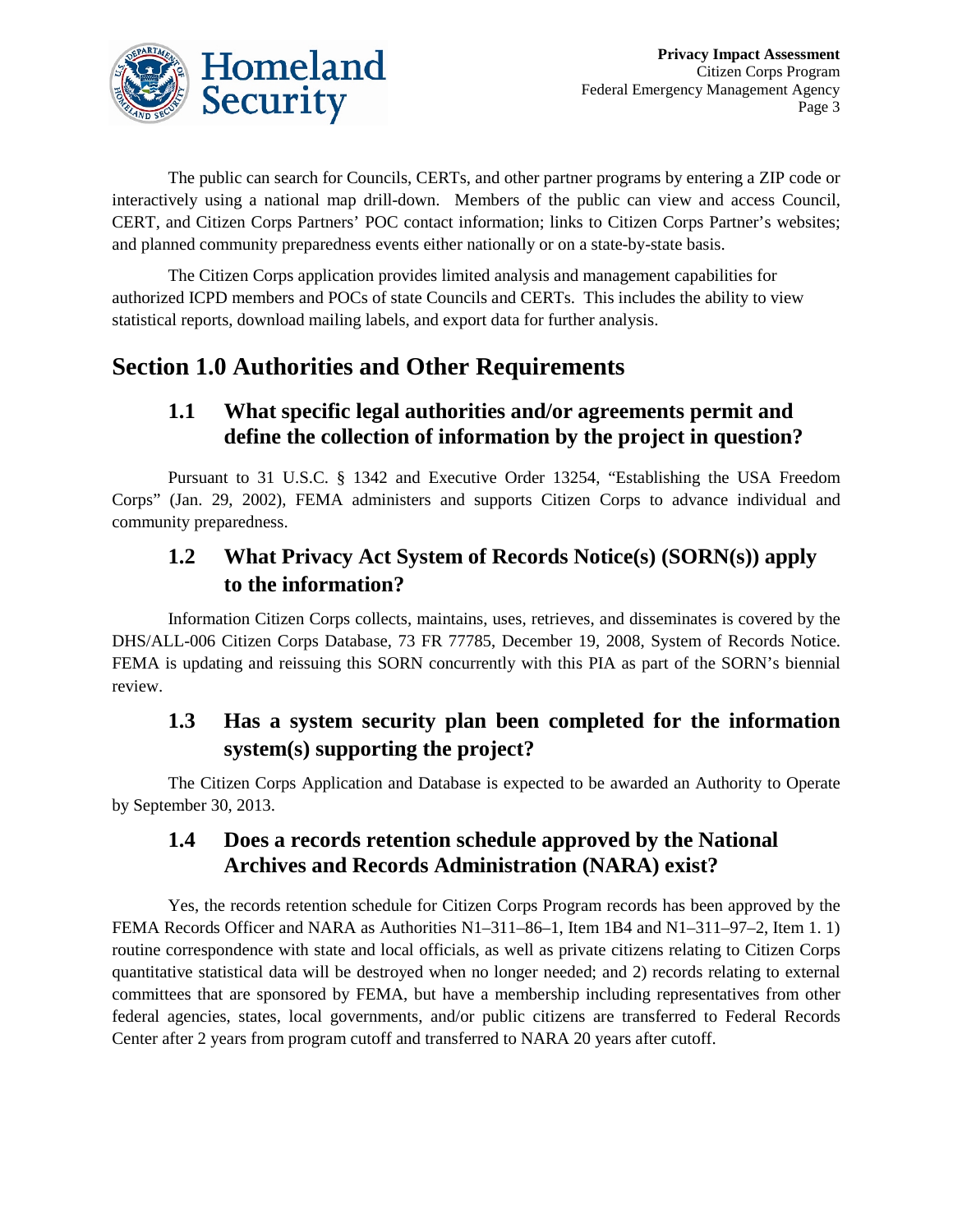

### **1.5 If the information is covered by the Paperwork Reduction Act (PRA), provide the OMB Control number and the agency number for the collection. If there are multiple forms, include a list in an appendix.**

The information that the Citizen Corps Program collects, uses, maintains, retrieves, and disseminates is collected through OMB No. 1660-0098.

### **Section 2.0 Characterization of the Information**

#### **2.1 Identify the information the project collects, uses, disseminates, or maintains.**

*General Point of Contact information for each Council or CERT includes:*

- Program name;
- Individual name(s);
- Mailing address(es);
- Email address(es); and
- Telephone number(s).

*Program related information includes:*

- Program start date;
- CERT basic training and other course information;
- Program's participation in disaster and non-disaster exercises;
- Disaster/emergency response related information;
- Program participation in non-emergency related activities;
- Background checks performed by CERT on participants (Y/N);
- Amount of volunteer service hours donated:
- CERT program source funding information;
- CERT program coordinator pay status (paid or volunteer); and
- CERT mission statements and protocol information.

*Account creation and user access information includes:*

- User Name;
- Password;
- First name;
- Last name;
- Phone number:
- Personal email;
- User type; and
- Confirm email.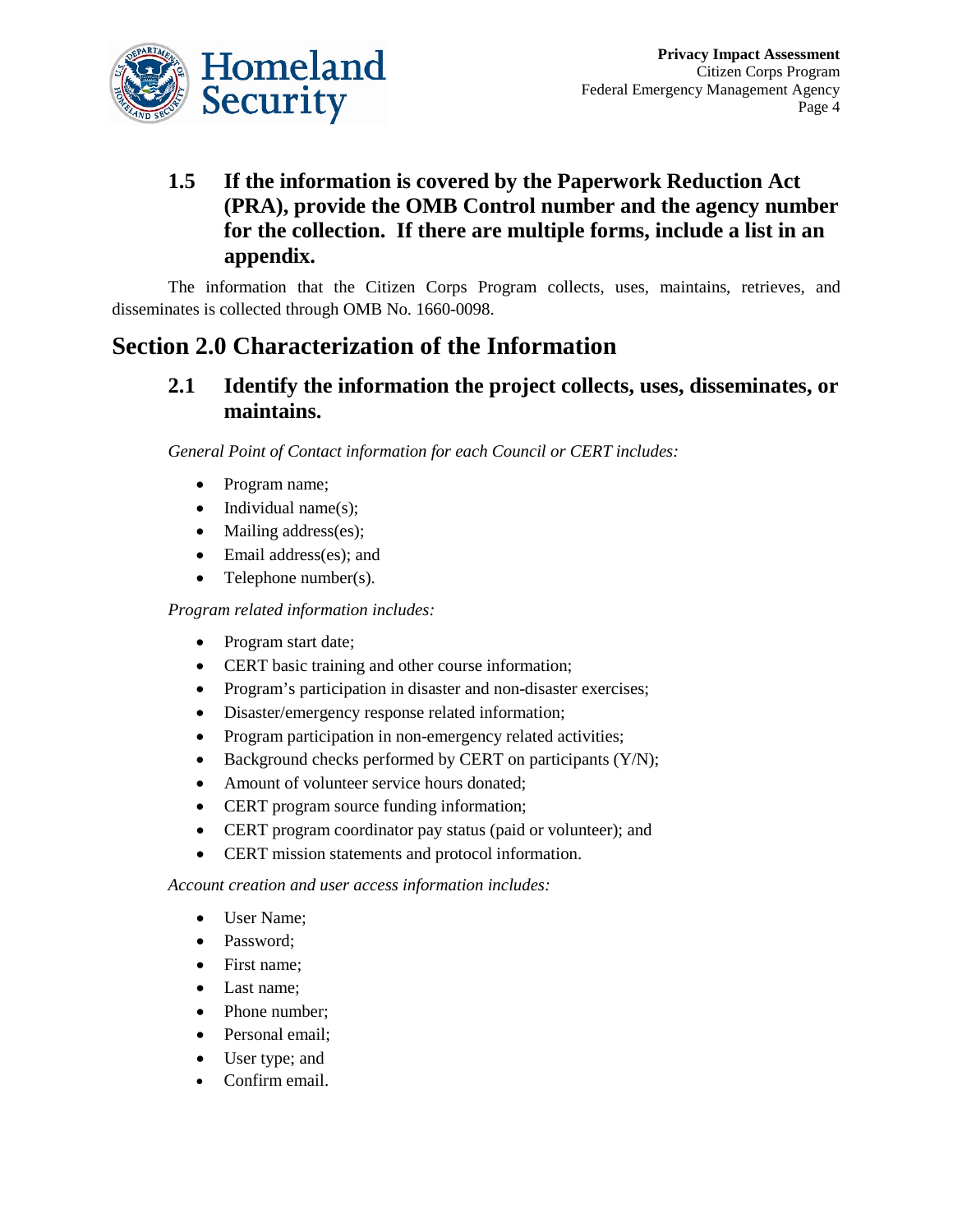

### **2.2 What are the sources of the information and how is the information collected for the project?**

Citizen Corps collects information directly from the Council or CERT POC. FEMA collects Citizen Corps partners' information directly from the organization by way of regular uploads to the Citizen Corps Program website.

#### **2.3 Does the project use information from commercial sources or publicly available data? If so, explain why and how this information is used.**

No, Citizen Corps does not use information from commercial sources or publicly available data.

#### **2.4 Discuss how accuracy of the data is ensured.**

The state Council or CERT POC verifies the information with the requestor and approves the registration, based on its individual verification process. The state Council and CERT POC is usually a state official or his or her designee with emergency response responsibilities within his or her jurisdiction. FEMA updates the Citizen Corps Database and Application upon verification by the state Council POC or CERT program manager. Additionally, Council and CERT POCs have access to their information within the Citizen Corps Database and Application and can update their public and internal information as needed. Information collected from Citizen Corps partners is assumed accurate.

#### **2.5 Privacy Impact Analysis: Related to Characterization of the Information**

**Privacy Risk:** There is a privacy risk that the information collected, used, maintained, retrieved, and disseminated by Citizen Corps is inaccurate.

**Mitigation:** FEMA mitigates this risk by collecting information directly from the Council or CERT once it has been verified and approved through its state Council or CERT POC. Additionally, Council and CERT POCs can access their account information and update as needed.

### **Section 3.0 Uses of the Information**

#### **3.1 Describe how and why the project uses the information.**

Approved registration of a Council or CERT program allows the program to: 1) be recognized at the federal level, thus providing the entity eligibility for Homeland Security grant funding; 2) coordinate preparedness and emergency management activities among other partners and groups associated with Citizen Corps; 3) promote its local Councils or CERTs to the public and become a part of the Citizen Corps national directory of Councils; and 4) receive important updates and messages from FEMA. Council and CERT information is used to match the needs of disaster response and recovery with the skills and abilities of local volunteers during an incident The Council and CERT registries support the mission of FEMA's ICPD and Citizen Corps, to help achieve greater community resiliency nationwide.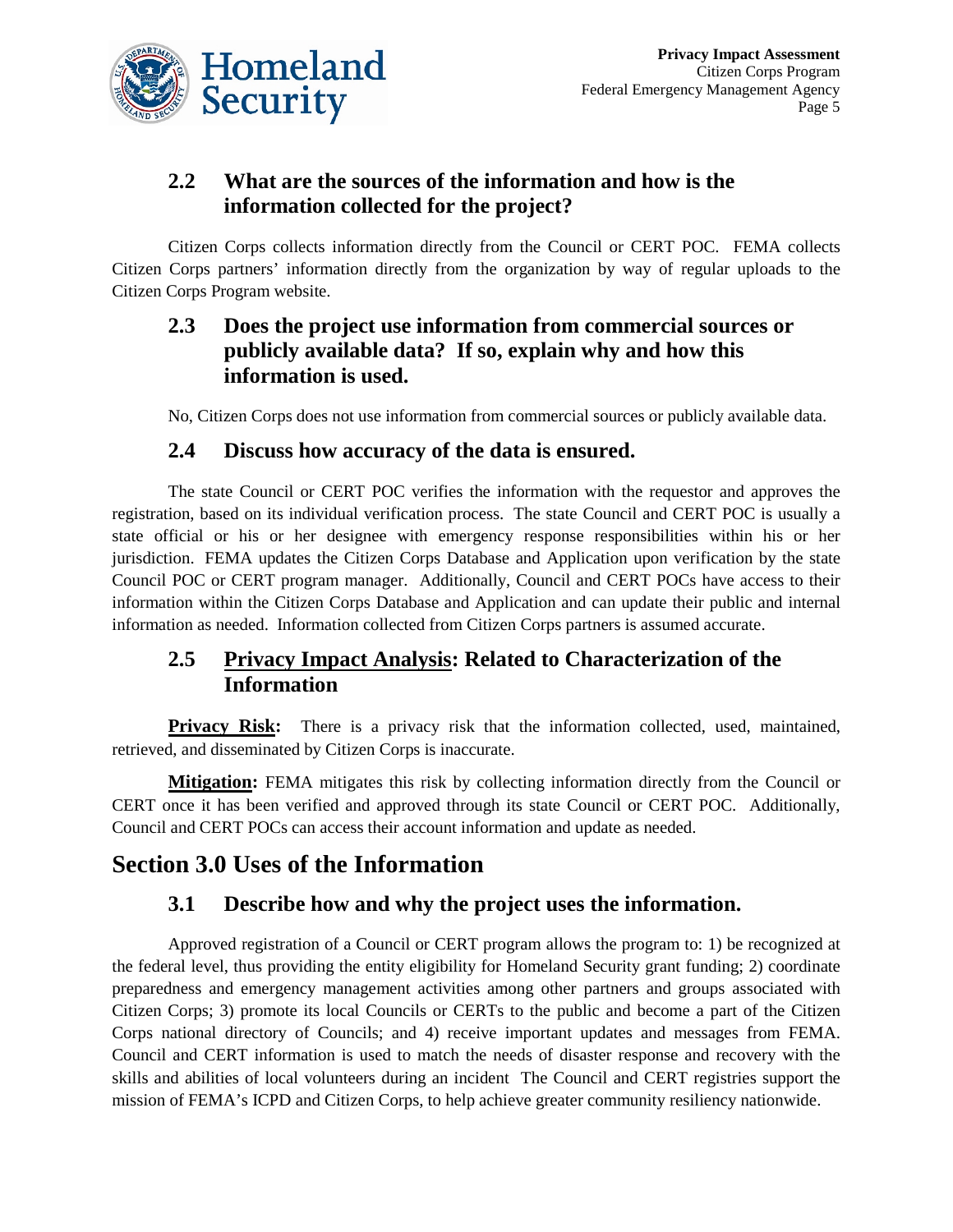

FEMA also uses the Citizen Corps Program website to provide information to the public about approved Councils, CERTs, and other partner programs. The public can search for Councils, CERTs, and other partner programs by entering a ZIP code or interactively using a national map drill-down. Members of the public can also view and access Council, CERT, and Citizen Corps Partners' POC contact information; links to Citizen Corps Partner's websites; and planned community preparedness events either nationally or on a state-by-state basis.

### **3.2 Does the project use technology to conduct electronic searches, queries, or analyses in an electronic database to discover or locate a predictive pattern or an anomaly? If so, state how DHS plans to use such results.**

No, the Citizen Corps Application and Database is not designed to, nor does it conduct electronic searches, queries, or analyses to discover or locate a predictive pattern or anomaly.

#### **3.3 Are there other components with assigned roles and responsibilities within the system?**

No, there are no other components within DHS with assigned roles and responsibilities within the Citizen Corps Application and Database.

#### **3.4 Privacy Impact Analysis: Related to the Uses of Information**

**Privacy Risk:** There is a privacy risk that information collected by the Citizen Corps Program may be used for purposes other than those for which it was originally collected.

**Mitigation:** FEMA mitigates this risk by restricting system access to authorized, trained ICPD users and the Council POC via secure login. FEMA does not allow administrative access to the system by other components within DHS who do not have a need to know of the information. ICPD staff members with access to the system are trained on the proper use and processing of information. Additionally, FEMA limits public access to a minimal amount of Council and CERT information voluntarily provided to enhance public awareness of volunteer and training opportunities community preparedness.

### **Section 4.0 Notice**

### **4.1 How does the project provide individuals notice prior to the collection of information? If notice is not provided, explain why not.**

Citizen Corps provides notice to the public by way of the Privacy Act Statement (PAS) accessible on the Citizen Corps Program website and separate notice at the beginning of the registration process that information will be accessible by the public. Additionally DHS/FEMA provides notice of this collection with the publication of this PIA, and the updated and reissued DHS/ALL-006 Citizen Corps Database, 73 FR 77785, December 19, 2008, SORN.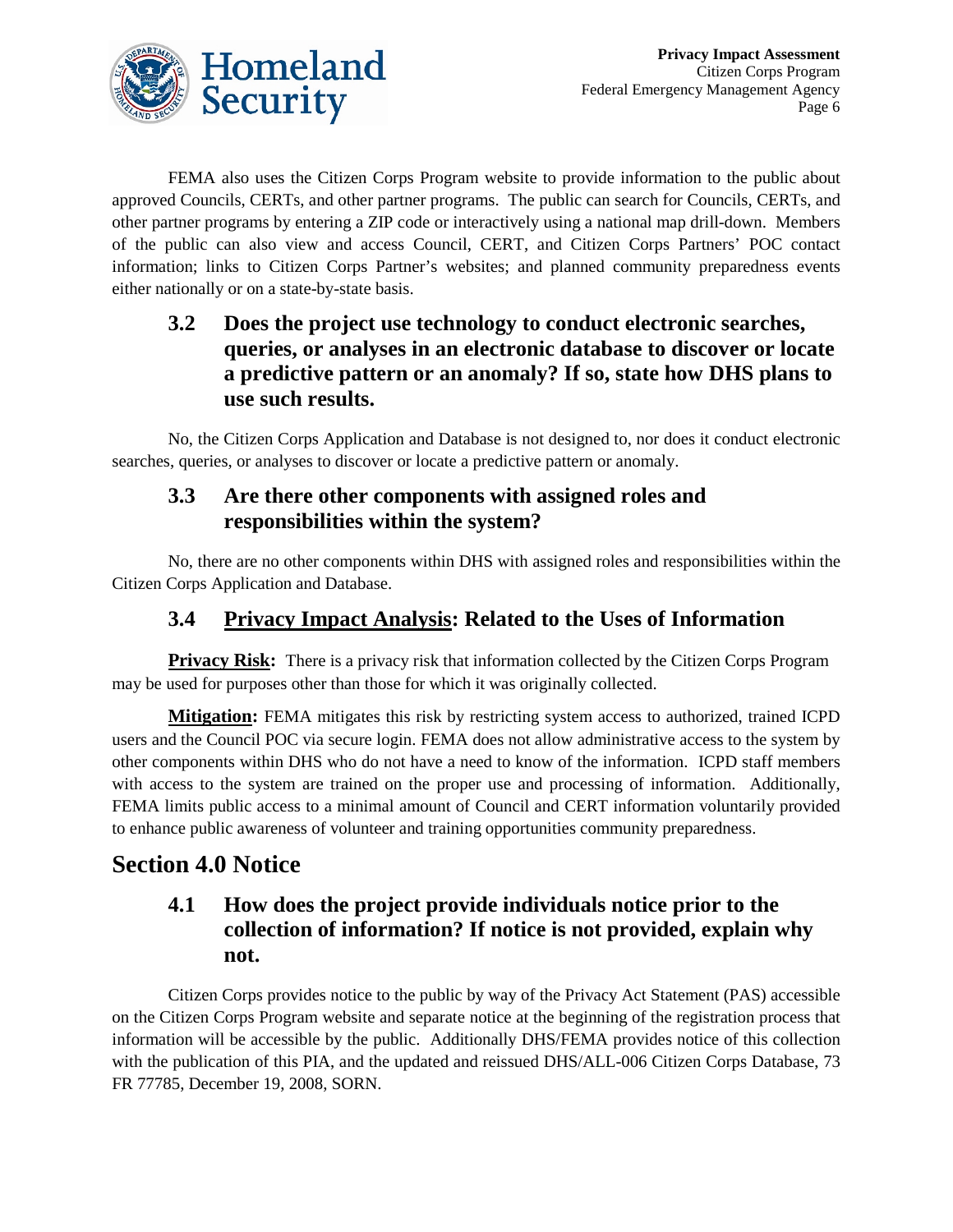

### **4.2 What opportunities are available for individuals to consent to uses, decline to provide information, or opt out of the project?**

Registration into the national Council and CERT registry is voluntary; however, FEMA encourages all active Councils and CERTs to submit profiles and receive state approval in order to be eligible for DHS funding. Applicants that opt-out of the registration process will not be added to the national database or eligible for available Homeland Security grant funding. FEMA provides notice on the Citizen Corps Program website at the beginning of the registration process that Council and CERT POCs information provided will be made available to the public via the Citizen Corps website for outreach and contact purposes. Also, FEMA provides notice by way of the PAS accessible on the Citizen Corps Program website and this PIA of how it will use Council and CERT information collected during the application and registration process. Beyond general POC information, all questions asked during the registration process are required to successfully register the Council or CERT into the national database. By submitting the application, the POC is consenting to the use of his or her information. Once registered, Councils and CERTs can opt-out of the national database by accessing their Council or CERT profile and electing to deactivate the Council or CERT, remove or delete a POC, or adjust permissions.

### **4.3 Privacy Impact Analysis: Related to Notice**

**Privacy Risk:** There is a privacy risk that individuals are not provided notice of how the Citizen Corps Program uses information collected.

**Mitigation:** FEMA mitigates this risk by providing notice to the public by way of the PAS accessible on the Citizen Corps Program website and separate notice at the beginning of the registration process that information will be accessible to the public. Additionally DHS/FEMA provides notice of this collection with the publication of this PIA, and the updated and reissued DHS/ALL-006 Citizen Corps Database SORN, 73 FR 77785, December 19, 2008.

### **Section 5.0 Data Retention by the project**

### **5.1 Explain how long and for what reason the information is retained.**

In accordance with Authorities N1-311-86-1, Item 1B4; and N1-311-97-2, Item 1, 1) routine correspondence with governors, mayors, and other state and local officials, as well as private citizens relating to Citizen Corps quantitative statistical data will be destroyed when no longer needed; and 2) records relating to establishment, organization, membership, and policy of external committees that are sponsored by FEMA, but have a membership including representatives from other federal agencies, states, local governments, and/or public citizens are transferred to Federal Records Center after 2 years from program cutoff and transferred to NARA 20 years after cutoff.

### **5.2 Privacy Impact Analysis: Related to Retention**

**Privacy Risk:** There is a privacy risk that information collected and used by the Citizen Corps Program will be retained for longer than needed or authorized.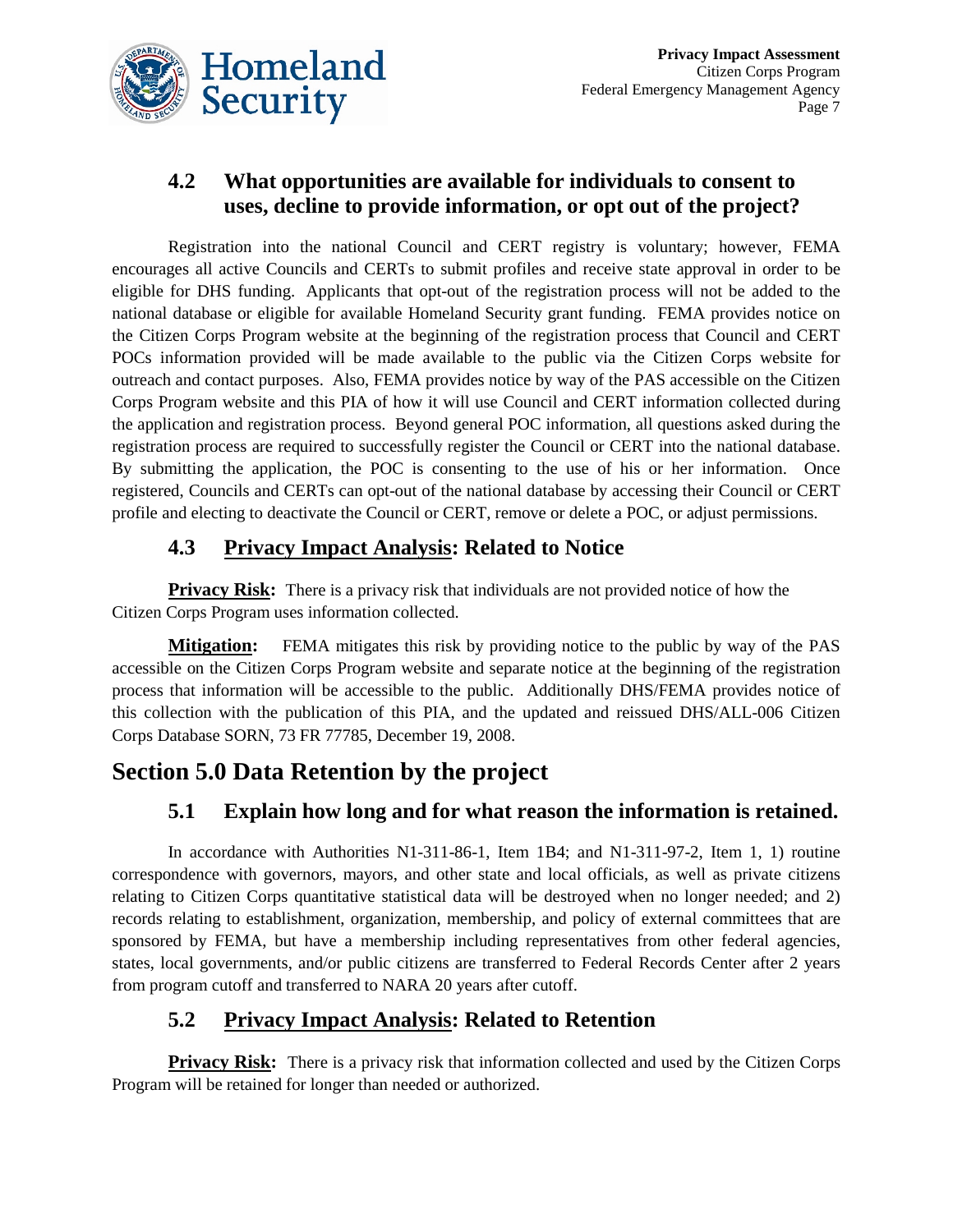

**Mitigation:** FEMA mitigates this risk by maintaining Citizen Corps Program information according to the retention schedule set forth in Section 5.1 that has been approved by NARA and the FEMA Records Officer. Additionally, FEMA staff is required to take DHS records management training when granted access to DHS/FEMA information and facilities.

### **Section 6.0 Information Sharing**

### **6.1 Is information shared outside of DHS as part of the normal agency operations? If so, identify the organization(s) and how the information is accessed and how it is to be used.**

FEMA shares Council and CERT contact information with the general public through the Citizen Corps Program website. Additional Council and CERT information regarding specific organizational information is available only to registered users of the Citizen Corps Application and Database. FEMA also shares statistical data regarding Council registration by way of an annual report to Congress for oversight purposes. These reports are accessible by the public at the Citizen Corps Program website.

#### **6.2 Describe how the external sharing noted in 6.1 is compatible with the SORN noted in 1.2.**

Routine use I of the DHS/ALL-006 Citizen Corps Database SORN allows DHS to share contact and program information with Citizen Corps Application and Database registered users. This is compatible with the purpose for original collection because the Citizen Corps mission involves community outreach, awareness, and coordination.

Routine use H allows DHS to share national program information such as trends and statistical information with Congress. This is compatible with the purpose for original collection because the Congress has oversight of the DHS/FEMA mission and programs.

#### **6.3 Does the project place limitations on re-dissemination?**

There are no limitations on re-dissemination of information shared with the public for the purpose of community outreach.

### **6.4 Describe how the project maintains a record of any disclosures outside of the Department.**

As described in the DHS/ALL-006 Citizen Corps Database SORN, individuals seeking information within the Citizen Corps Program request those records through the FEMA Disclosure Officer who maintains the accounting of what records are disclosed and to whom.

### **6.5 Privacy Impact Analysis: Related to Information Sharing**

**Privacy Risk:** There is a privacy risk that individual's information may be inappropriately disclosed.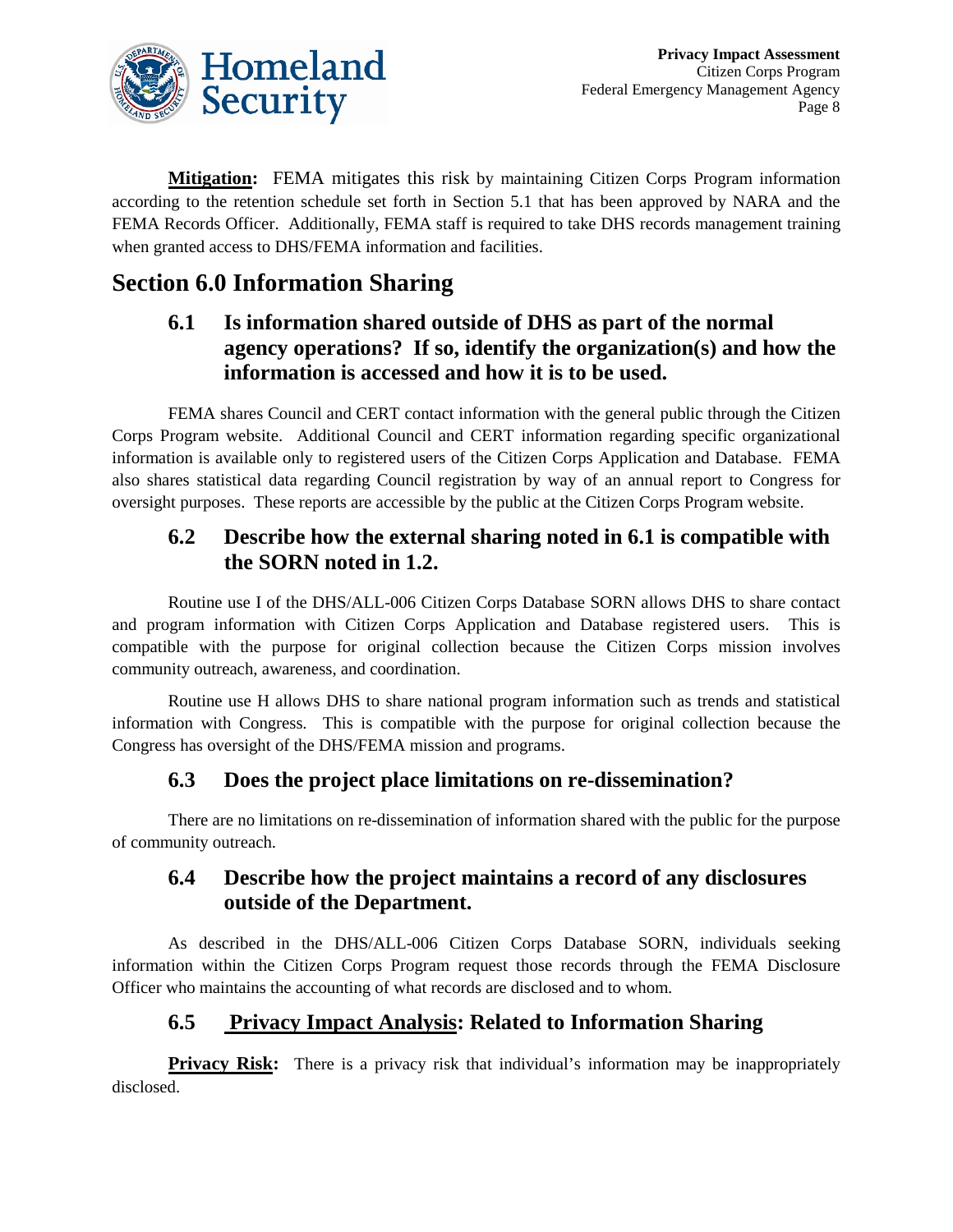

**Mitigation:** FEMA mitigates this risk by only sharing information with the public that is needed for Citizen Corps Program outreach and as permitted by the DHS/ALL-006 Citizen Corps Database SORN. Additionally, FEMA routinely shares only statistical information with Congress for program oversight purposes.

### **Section 7.0 Redress**

#### **7.1 What are the procedures that allow individuals to access their information?**

All Citizen Corps Application and Database users have the ability to access and correct their contact information (name, phone, email address, etc.). Also, Citizen Corps Application and Database administrative users have the ability to create/update other users' information. Council and CERT POCs can email or call their sponsoring state Citizen Corps or CERT POC or FEMA POC to have a FEMA user with administrator rights within the Citizen Corps Application and Database access their records.

Alternatively, Council and CERT POCs can submit a Freedom of Information Act (FOIA) or Privacy Act (PA) request to the FEMA Disclosure Officer. All requests should be submitted to: Federal Emergency Management Agency, Attention Disclosure Officer, 500 C Street, S.W., Room 840, Washington, DC 20472.

### **7.2 What procedures are in place to allow the subject individual to correct inaccurate or erroneous information?**

Individuals may correct inaccurate or erroneous information using the same procedures mentioned above in Section 7.1.

### **7.3 How does the project notify individuals about the procedures for correcting their information?**

Notice is provided through this PIA, the DHS/ALL-006 Citizen Corps Database SORN, and the Citizen Corps Program website.

### **7.4 Privacy Impact Analysis: Related to Redress**

**Privacy Risk:** There is a privacy risk that Council and CERT POCs are not able to access their information and correct any discrepancies.

**Mitigation:** FEMA mitigates this risk by allowing registered users of the Citizen Corps Application and Database to access their information and correct it as needed within the application and database. Additionally, individuals can access their information using the FEMA PA and FOIA process outlined above in Section 7.1.

**Privacy Risk:** There is a privacy risk that Council and CERT POCs are not aware of the process to access and correct their information.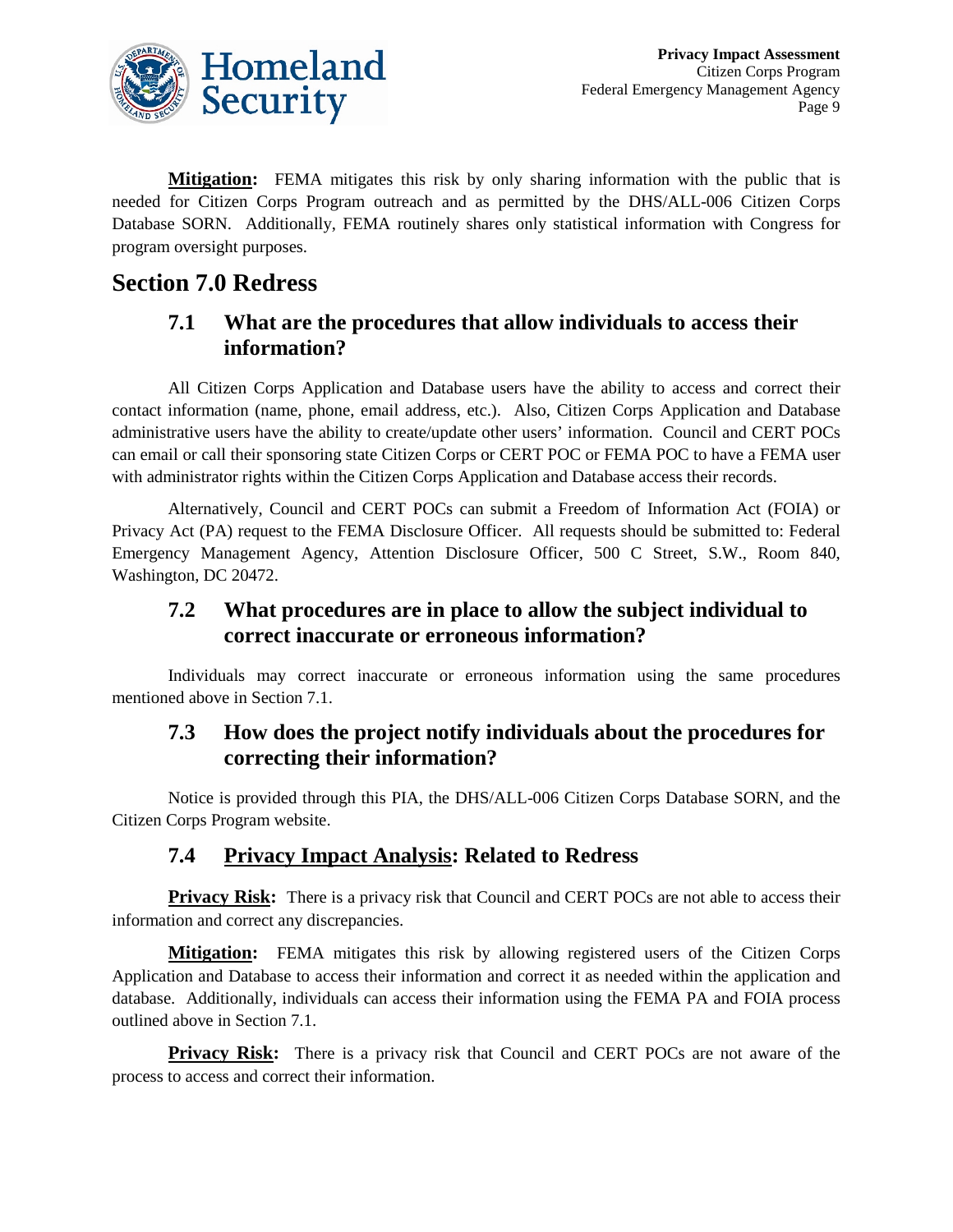

**Mitigation:** FEMA mitigates this risk by providing notice to the public by way of this PIA, the DHS/ALL-006 Citizen Corps Database SORN, and the Citizen Corps Program website.

### **Section 8.0 Auditing and Accountability**

### **8.1 How does the project ensure that the information is used in accordance with stated practices in this PIA?**

Citizen Corps Application and Database user's activity, including but not limited to failed login attempts, is recorded and tracked within the system's audit log files. A user's account is locked for twenty minutes following the last of three successive failed login attempts. Users may request that their password be reset by using "forgot password" option of the login screen. The system resets the password and sends a temporary password, to the email address on file. Users can contact the system's helpdesk to request password resets. Users who are identified as inappropriately accessing information within the Citizen Corps Application and Database may have their access privileges revoked and may face other disciplinary action.

### **8.2 Describe what privacy training is provided to users either generally or specifically relevant to the project.**

FEMA employees and contractors are required to receive initial and annual Privacy Awareness training. Additionally, users of FEMA information technology must take Computer Security Awareness training before accessing FEMA information technology or other information.

### **8.3 What procedures are in place to determine which users may access the information and how does the project determine who has access?**

Citizen Corps information that is stored within the Citizen Corps Application and Database is accessible by the general public and registered users of the system. For information that is not publicly accessible via the Citizen Corps Program website, Citizen Corps Application and Database uses rolebased access. Users are categorized by areas of responsibility. The user groups associated with the Citizen Corps Application and Database includes:

- Administrator has access to all information within the Application and Database.
- National has access to all Council and CERT information.
- Regional has access to state and local Councils and CERTs information in a specific region.
- State has access to local Councils and CERTs information in a specific state.
- Local has access to specific Council or CERT information.

A user group assignment is established by the high-level group user. For instance, a regional user can designate a state Council or CERT within his/her geographical area of responsibility as a state user group member. Within each user group, a user is assigned certain privileges. The following privileges are associated with each user group:

• Send email – allowed to send emails to subscribers within an assigned area.